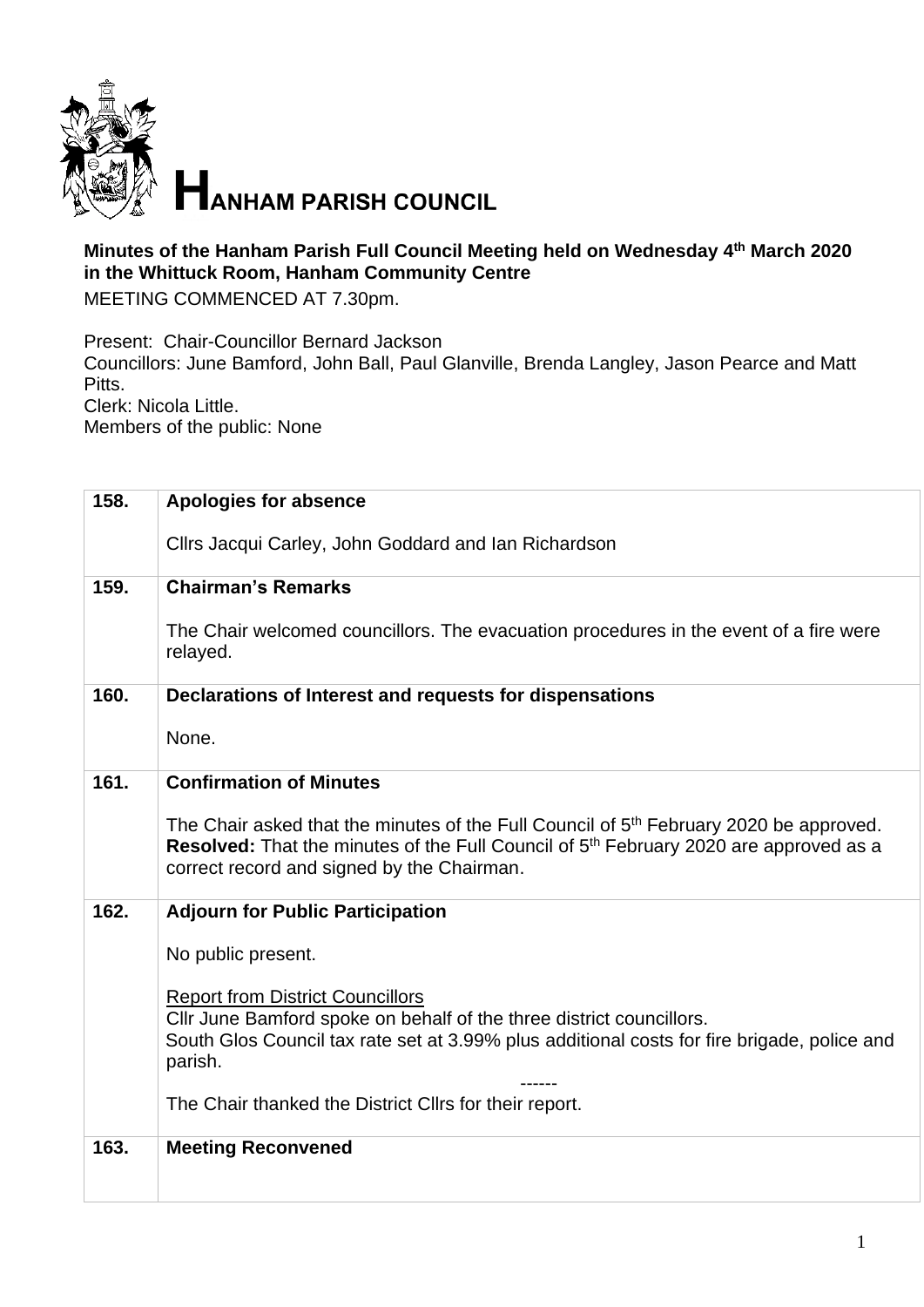| 164. | <b>Planning Matters</b>                                                                                                                                                                                                                                                                                                                                                                                                                                                                                                                                                                                                                                                                                                                                                                                                                                                                                                                                                                                              |
|------|----------------------------------------------------------------------------------------------------------------------------------------------------------------------------------------------------------------------------------------------------------------------------------------------------------------------------------------------------------------------------------------------------------------------------------------------------------------------------------------------------------------------------------------------------------------------------------------------------------------------------------------------------------------------------------------------------------------------------------------------------------------------------------------------------------------------------------------------------------------------------------------------------------------------------------------------------------------------------------------------------------------------|
|      | a) Consideration of the following planning applications;                                                                                                                                                                                                                                                                                                                                                                                                                                                                                                                                                                                                                                                                                                                                                                                                                                                                                                                                                             |
|      | P20/03103/F- 99C Church Road, Hanham , South Gloucestershire, BS15 3AL.<br>Erection of 1no dwelling with new access and parking. (Resubmission of application<br>PK18/5237/O).<br>Objection. Overbearing impact and loss of privacy. Whilst it has been noted that<br>$\bullet$<br>the new design now proposes a dwelling with lower ground and ground floor levels<br>a new build on this gradient of the land would have an overbearing impact on the<br>existing properties at the foot of the slope. It does not integrate well or respect the<br>building line or established form of development. Land stability concern expressed<br>in relation to the land stability and the impact that a new build on sloping land would<br>have on adjacent/existing properties on the lower level.<br>P20/03259/F- 5 Deverose Court Hanham South Gloucestershire BS15 3SW. Erection<br>of two storey side and single storey rear extensions to provide additional living<br>accommodation<br>No objections.<br>b) None. |
| 165. | <b>Finance</b>                                                                                                                                                                                                                                                                                                                                                                                                                                                                                                                                                                                                                                                                                                                                                                                                                                                                                                                                                                                                       |
|      | The Chair of Finance provided a written report. As we approach year end all<br>a)<br>current expenditure is within budget. The Clerk has been in contact with the<br>internal auditor at South Glos Council who has acknowledged the resolution made<br>at our last meeting with regards to the planned activities for the next three years<br>and community donations to special projects. Compliance of this council in<br>accordance with their recommendations in the last internal audit report will be<br>taken into account at year end i.e. 31 <sup>st</sup> March 2020.<br><b>Balances of accounts</b><br>As at 3rd March 2020<br>£<br>H.S.B.C. Treasurers Account<br>183.68<br>H.S.B.C. Money Manager Account<br>48,100.01<br>H.S.B.C. Election Account (earmarked reserves)<br>21,307.48<br>H.S.B.C. High Interest bond (earmarked reserves)<br>11,800.16<br><b>Nat West Community Fund</b><br>50,177.17<br>131,568.50<br>b) Resolved: payments approved from the schedule provided.                      |
|      |                                                                                                                                                                                                                                                                                                                                                                                                                                                                                                                                                                                                                                                                                                                                                                                                                                                                                                                                                                                                                      |
| 166. | <b>Creative Youth Network</b>                                                                                                                                                                                                                                                                                                                                                                                                                                                                                                                                                                                                                                                                                                                                                                                                                                                                                                                                                                                        |
|      | The Clerk reported that Hanham Abbots Parish Council still had concerns over the draft<br>Memorandum of Understanding from CYN with regards to monitoring of the project. Nicola<br>read out the email from Claire Dolman, Clerk to HAPC, which was a draft of their minutes<br>in relation to this topic from their meeting on $3rd$ March 2020. Disappointment was<br>expressed as councillors were of the understanding that, as per the agenda, the MOU was<br>to be formally approved and signed off at this meeting and the opportunity to further<br>change the document had passed.<br>Hanham Parish councillors discussed this matter in some detail and agreed that;                                                                                                                                                                                                                                                                                                                                       |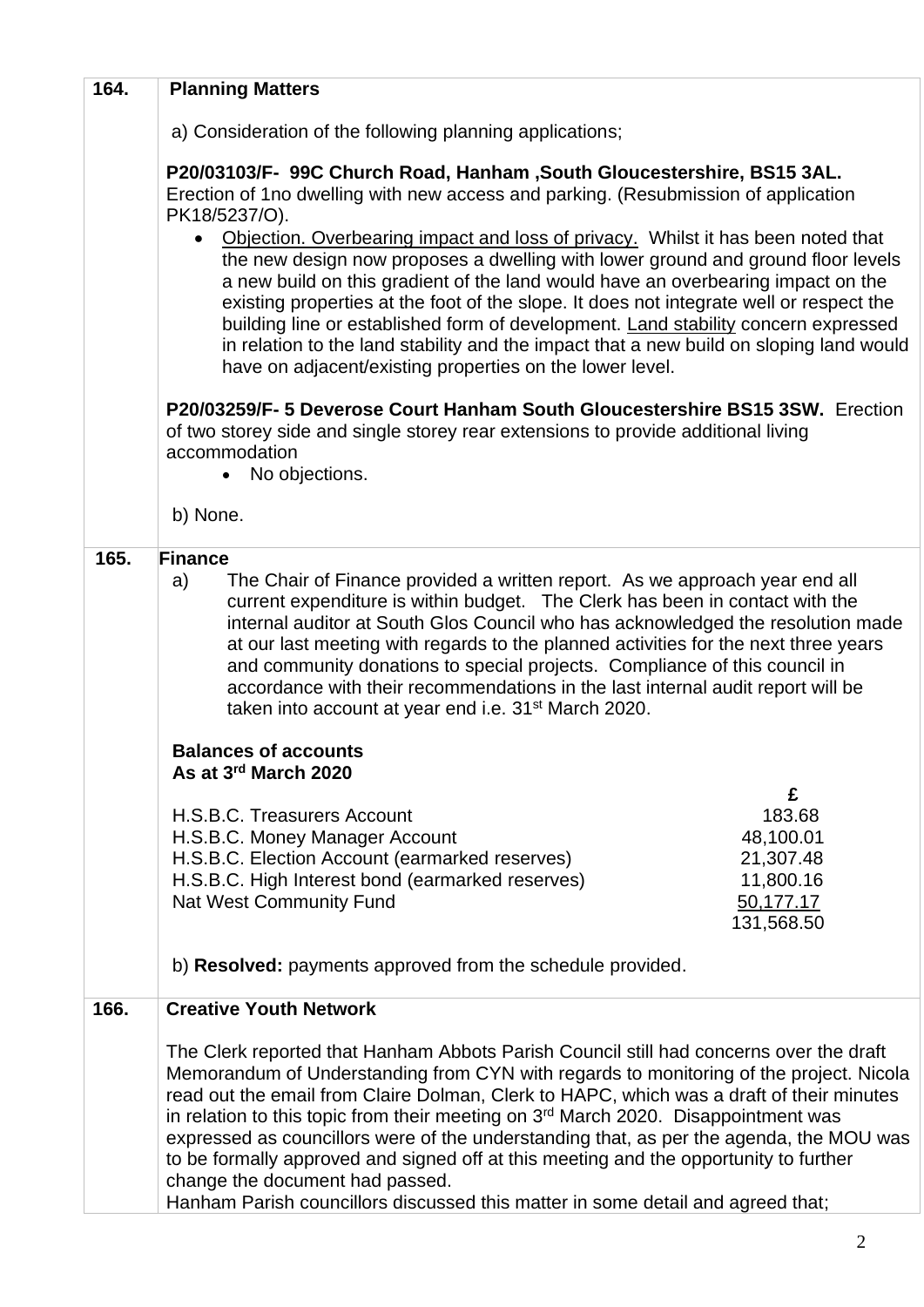|      | - both parish councils had representatives on a Friday Night Project working group who<br>had met on two occasions and the notes of these meetings had been circulated to all<br>parish councillors with recommendations along with the draft Memorandum of<br>Understanding.<br>- both parish councils had addressed this matter at their February meeting with a<br>resolution for amendments requested to the draft MOU to reflect monitoring, as per the<br>recommendations of the working group. It was felt that there was little point in having a<br>joint working group if the goalposts were then changed at Full Council.<br>It was determined that the trial sessions should proceed without further obstacles from<br>this parish council. Written results/reports would be expected at the end of the trial       |
|------|---------------------------------------------------------------------------------------------------------------------------------------------------------------------------------------------------------------------------------------------------------------------------------------------------------------------------------------------------------------------------------------------------------------------------------------------------------------------------------------------------------------------------------------------------------------------------------------------------------------------------------------------------------------------------------------------------------------------------------------------------------------------------------------------------------------------------------|
|      | sessions as part of the on-going feedback as proposed by the working group. The<br>council would then have the opportunity to scrutinise the reports and determine value<br>for money, an invite would be extended to a member of CYN to attend the parish<br>council to discuss further. It was anticipated that the report would contain what had<br>been achieved, the benefits achieved and if it was successful. Hanham Parish Council<br>felt that it was fundamental to the success of the TRIAL that councillors do not have<br>any direct contact with the youths during their sessions due to the sensitivity of the<br>topics being discussed which could unduly influence the willingness of youths to<br>participate. Parish councillors were not experts in this field; it was best left to the<br>professionals. |
|      | <b>Resolved:</b> Hanham PC was satisfied with the wording within the revised MOU and the<br>Clerk was instructed to sign this off on behalf of Hanham Parish Council.                                                                                                                                                                                                                                                                                                                                                                                                                                                                                                                                                                                                                                                           |
| 167. | <b>Matters Arising from Previous Meetings</b>                                                                                                                                                                                                                                                                                                                                                                                                                                                                                                                                                                                                                                                                                                                                                                                   |
|      | a) VE Day 75 <sup>th</sup> Anniversary Celebrations- installation of a tree outside of Hanham<br>Library. The Clerk reported that Lee Hayward from SGC had confirmed the preferred<br>location to Simon Penfold, Tree Officer for SGC. It is understood that he will need to<br>make the necessary arrangements for ground searches. The clerk had made several<br>attempts to contact Simon, without success and had escalated this to his manager,<br>Jonathon Munslow. Councillors expressed their determination to have the tree<br>planted before 8 <sup>th</sup> May, the official anniversary celebrations. Cllr Jackson confirmed<br>that he once confirmation was received from SGC that the project could proceed he<br>would arrange an official dedication from the local vicar and contact The Week In.            |
| 168. | Reports from Parish Council representatives from other meetings                                                                                                                                                                                                                                                                                                                                                                                                                                                                                                                                                                                                                                                                                                                                                                 |
|      | Hanham Business Partnership – Cllr Jackson reported that he was now Chair of this<br>group and a Vice chair had also been elected to support him in this role.<br>Western Power Distribution, presentation - Cllr Langley                                                                                                                                                                                                                                                                                                                                                                                                                                                                                                                                                                                                       |
| 169. |                                                                                                                                                                                                                                                                                                                                                                                                                                                                                                                                                                                                                                                                                                                                                                                                                                 |
|      | <b>Correspondence from South Gloucestershire Council</b>                                                                                                                                                                                                                                                                                                                                                                                                                                                                                                                                                                                                                                                                                                                                                                        |
|      | None.                                                                                                                                                                                                                                                                                                                                                                                                                                                                                                                                                                                                                                                                                                                                                                                                                           |
| 170. | <b>Correspondence from other sources</b>                                                                                                                                                                                                                                                                                                                                                                                                                                                                                                                                                                                                                                                                                                                                                                                        |
|      | None.                                                                                                                                                                                                                                                                                                                                                                                                                                                                                                                                                                                                                                                                                                                                                                                                                           |